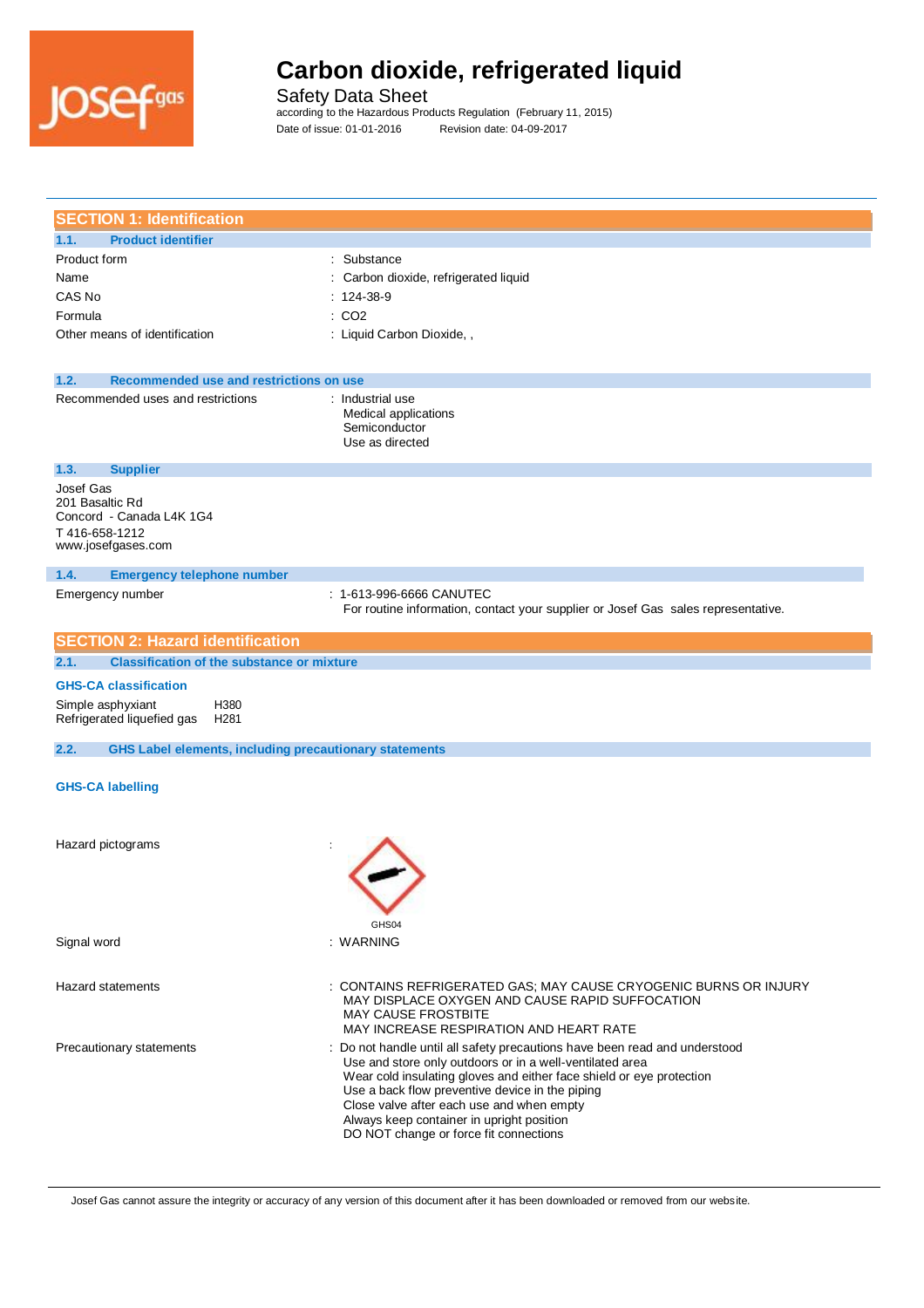

Safety Data Sheet

according to the Hazardous Products Regulation (February 11, 2015) Date of issue: 01-01-2016 Revision date: 04-09-2017

| 2.3.           | <b>Other hazards</b>                                            |                      |                                                              |                                                                                                                                                                                                                                                                                                                                                                                                                                                                           |
|----------------|-----------------------------------------------------------------|----------------------|--------------------------------------------------------------|---------------------------------------------------------------------------------------------------------------------------------------------------------------------------------------------------------------------------------------------------------------------------------------------------------------------------------------------------------------------------------------------------------------------------------------------------------------------------|
| classification | Other hazards not contributing to the                           |                      |                                                              | : Asphyxiant in high concentrations. Contact with liquid may cause cold burns/frostbite.                                                                                                                                                                                                                                                                                                                                                                                  |
| 2.4.           | Unknown acute toxicity (GHS-CA)                                 |                      |                                                              |                                                                                                                                                                                                                                                                                                                                                                                                                                                                           |
|                | No data available                                               |                      |                                                              |                                                                                                                                                                                                                                                                                                                                                                                                                                                                           |
|                | <b>SECTION 3: Composition/information on ingredients</b>        |                      |                                                              |                                                                                                                                                                                                                                                                                                                                                                                                                                                                           |
| 3.1.           | <b>Substances</b>                                               |                      |                                                              |                                                                                                                                                                                                                                                                                                                                                                                                                                                                           |
| <b>Name</b>    |                                                                 | <b>CAS No.</b>       | % (Vol.)                                                     | <b>Common Name (synonyms)</b>                                                                                                                                                                                                                                                                                                                                                                                                                                             |
|                | Carbon dioxide, refrigerated liquid                             | (CAS No) 124-38-9    | 100                                                          | Carbon dioxide                                                                                                                                                                                                                                                                                                                                                                                                                                                            |
|                | (Main constituent)                                              |                      |                                                              |                                                                                                                                                                                                                                                                                                                                                                                                                                                                           |
| 3.2.           | <b>Mixtures</b>                                                 |                      |                                                              |                                                                                                                                                                                                                                                                                                                                                                                                                                                                           |
| Not applicable |                                                                 |                      |                                                              |                                                                                                                                                                                                                                                                                                                                                                                                                                                                           |
|                | <b>SECTION 4: First-aid measures</b>                            |                      |                                                              |                                                                                                                                                                                                                                                                                                                                                                                                                                                                           |
| 4.1.           | <b>Description of first aid measures</b>                        |                      |                                                              |                                                                                                                                                                                                                                                                                                                                                                                                                                                                           |
|                | First-aid measures after inhalation                             |                      |                                                              | : Remove victim to uncontaminated area wearing self contained breathing apparatus. Keep<br>victim warm and rested. Call a doctor. Apply artificial respiration if breathing stopped.                                                                                                                                                                                                                                                                                      |
|                | First-aid measures after skin contact                           |                      |                                                              | : The liquid may cause frostbite. For exposure to liquid, immediately warm frostbite area with<br>warm water not to exceed 105°F (41°C). Water temperature should be tolerable to normal<br>skin. Maintain skin warming for at least 15 minutes or until normal coloring and sensation have<br>returned to the affected area. In case of massive exposure, remove clothing while showering<br>with warm water. Seek medical evaluation and treatment as soon as possible. |
|                | First-aid measures after eye contact                            |                      |                                                              | Immediately flush eyes thoroughly with water for at least 15 minutes. Hold the eyelids open and<br>away from the eyeballs to ensure that all surfaces are flushed thoroughly. Contact an<br>ophthalmologist immediately. Get immediate medical attention.                                                                                                                                                                                                                 |
|                | First-aid measures after ingestion                              |                      | : Ingestion is not considered a potential route of exposure. |                                                                                                                                                                                                                                                                                                                                                                                                                                                                           |
| 4.2.           | Most important symptoms and effects (acute and delayed)         |                      |                                                              |                                                                                                                                                                                                                                                                                                                                                                                                                                                                           |
|                | No additional information available                             |                      |                                                              |                                                                                                                                                                                                                                                                                                                                                                                                                                                                           |
| 4.3.           | Immediate medical attention and special treatment, if necessary |                      |                                                              |                                                                                                                                                                                                                                                                                                                                                                                                                                                                           |
|                | Other medical advice or treatment                               | : None.              |                                                              |                                                                                                                                                                                                                                                                                                                                                                                                                                                                           |
|                |                                                                 |                      |                                                              |                                                                                                                                                                                                                                                                                                                                                                                                                                                                           |
|                | <b>SECTION 5: Fire-fighting measures</b>                        |                      |                                                              |                                                                                                                                                                                                                                                                                                                                                                                                                                                                           |
| 5.1.           | <b>Suitable extinguishing media</b>                             |                      |                                                              |                                                                                                                                                                                                                                                                                                                                                                                                                                                                           |
|                | Suitable extinguishing media                                    |                      | : Use extinguishing media appropriate for surrounding fire.  |                                                                                                                                                                                                                                                                                                                                                                                                                                                                           |
| 5.2.           | Unsuitable extinguishing media                                  |                      |                                                              |                                                                                                                                                                                                                                                                                                                                                                                                                                                                           |
|                | No additional information available                             |                      |                                                              |                                                                                                                                                                                                                                                                                                                                                                                                                                                                           |
|                |                                                                 |                      |                                                              |                                                                                                                                                                                                                                                                                                                                                                                                                                                                           |
| 5.3.           | Specific hazards arising from the hazardous product             |                      |                                                              |                                                                                                                                                                                                                                                                                                                                                                                                                                                                           |
| Reactivity     | Explosion hazard                                                |                      |                                                              | : CONTAINS GAS UNDER PRESSURE; MAY EXPLODE IF HEATED.<br>: No reactivity hazard other than the effects described in sub-sections below.                                                                                                                                                                                                                                                                                                                                   |
|                | Reactivity in case of fire                                      |                      |                                                              | : No reactivity hazard other than the effects described in sub-sections below.                                                                                                                                                                                                                                                                                                                                                                                            |
|                |                                                                 |                      |                                                              |                                                                                                                                                                                                                                                                                                                                                                                                                                                                           |
| 5.4.           | Special protective equipment and precautions for fire-fighters  |                      |                                                              |                                                                                                                                                                                                                                                                                                                                                                                                                                                                           |
|                | Firefighting instructions                                       | freeze water rapidly |                                                              | : DANGER! Extremely cold liquid and gas under pressure. Take care not to direct spray onto<br>vents on top of container. Do not discharge sprays directly into liquid; cryogenic liquid can                                                                                                                                                                                                                                                                               |
|                |                                                                 |                      |                                                              | Evacuate all personnel from the danger area. Use self-contained breathing apparatus (SCBA)<br>and protective clothing. Immediately cool containers with water from maximum distance. Stop                                                                                                                                                                                                                                                                                 |

comply with their provincial and local fire code regulations. Protection during firefighting : Compressed gas: asphyxiant. Suffocation hazard by lack of oxygen.

Josef Gas cannot assure the integrity or accuracy of any version of this document after it has been downloaded or removed from our website.

flow of gas if safe to do so, while continuing cooling water spray. Remove ignition sources if safe to do so. Remove containers from area of fire if safe to do so. On-site fire brigades must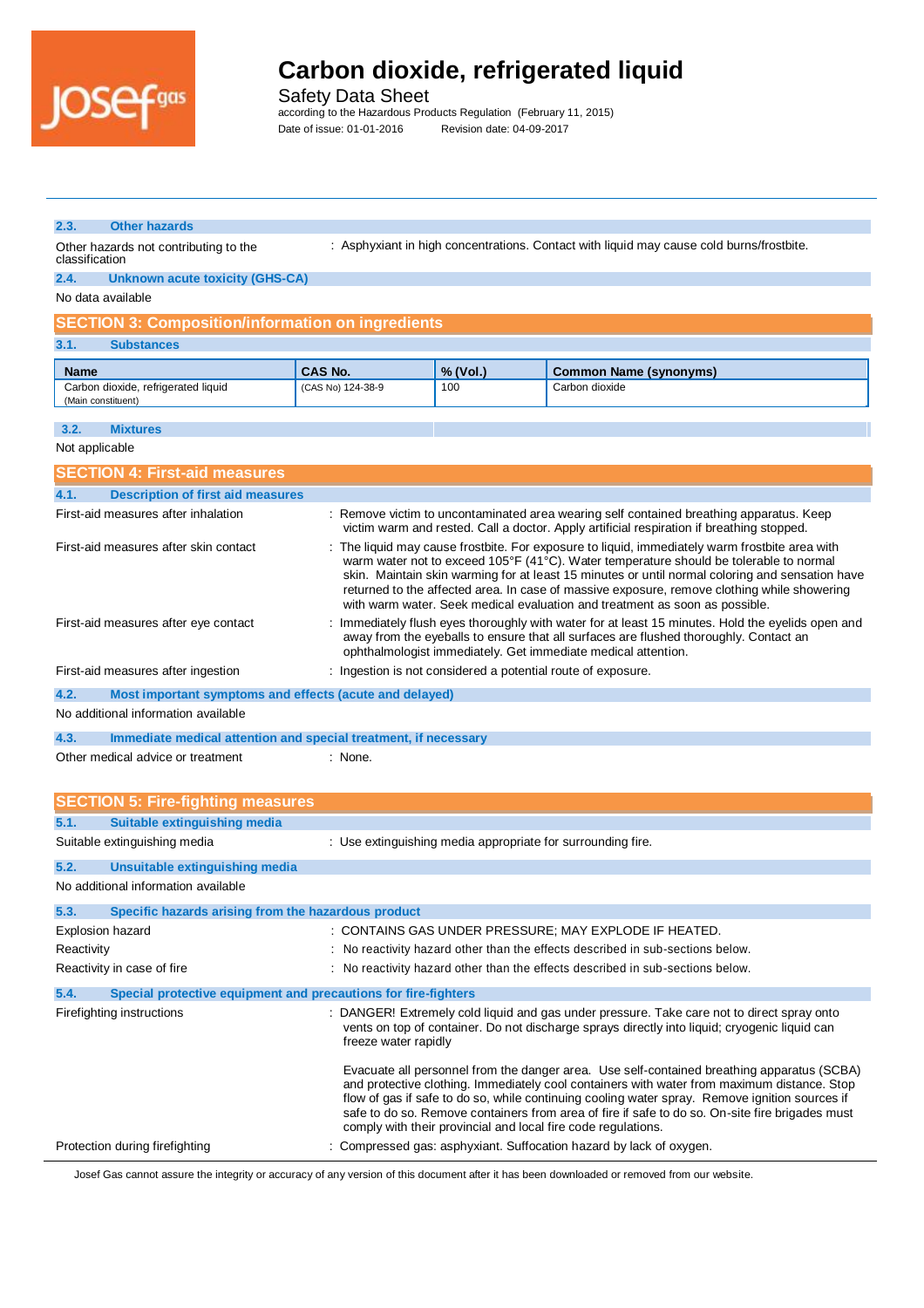

### Safety Data Sheet

according to the Hazardous Products Regulation (February 11, 2015) Date of issue: 01-01-2016 Revision date: 04-09-2017

| Special protective equipment for fire fighters                                    | : Use self-contained breathing apparatus. Standard protective clothing and equipment (Self<br>Contained Breathing Apparatus) for fire fighters.                                                                                                                                                                                                                                                                                                                                                                                                                                                                                                                                                                                                                                                                                                                                                                                                                                                                                                                                                                                         |
|-----------------------------------------------------------------------------------|-----------------------------------------------------------------------------------------------------------------------------------------------------------------------------------------------------------------------------------------------------------------------------------------------------------------------------------------------------------------------------------------------------------------------------------------------------------------------------------------------------------------------------------------------------------------------------------------------------------------------------------------------------------------------------------------------------------------------------------------------------------------------------------------------------------------------------------------------------------------------------------------------------------------------------------------------------------------------------------------------------------------------------------------------------------------------------------------------------------------------------------------|
| Specific methods                                                                  | Stop flow of product if safe to do so. Use fire control measures appropriate for the surrounding<br>fire. Exposure to fire and heat radiation may cause gas containers to rupture. Cool endangered<br>containers with water spray jet from a protected position. Prevent water used in emergency<br>cases from entering sewers and drainage systems. Use water spray or fog to knock down fire<br>fumes if possible. If leaking do not spray water onto container. Water surrounding area (from<br>protected position) to contain fire. Exposure to fire may cause containers to rupture/explode.                                                                                                                                                                                                                                                                                                                                                                                                                                                                                                                                       |
| Other information                                                                 | : Cryogenic liquid causes severe frostbite, a burn-like injury. Heat of fire can build pressure in a<br>closed container and cause it to rupture. Venting vapors may obscure visibility. Air will<br>condense on surfaces such as vaporizers or piping exposed to liquid or cold gas. Nitrogen,<br>which has a lower boiling point than oxygen, evaporates first, leaving an oxygen-enriched<br>condensate.                                                                                                                                                                                                                                                                                                                                                                                                                                                                                                                                                                                                                                                                                                                             |
| <b>SECTION 6: Accidental release measures</b>                                     |                                                                                                                                                                                                                                                                                                                                                                                                                                                                                                                                                                                                                                                                                                                                                                                                                                                                                                                                                                                                                                                                                                                                         |
| 6.1.<br>Personal precautions, protective equipment and emergency procedures       |                                                                                                                                                                                                                                                                                                                                                                                                                                                                                                                                                                                                                                                                                                                                                                                                                                                                                                                                                                                                                                                                                                                                         |
| General measures                                                                  | : Prevent from entering sewers, basements and workpits, or any place where its accumulation<br>can be dangerous. Evacuate area. Ensure adequate air ventilation. Wear self-contained<br>breathing apparatus when entering area unless atmosphere is proven to be safe. Stop leak if<br>safe to do so.                                                                                                                                                                                                                                                                                                                                                                                                                                                                                                                                                                                                                                                                                                                                                                                                                                   |
| 6.2.<br>Methods and materials for containment and cleaning up                     |                                                                                                                                                                                                                                                                                                                                                                                                                                                                                                                                                                                                                                                                                                                                                                                                                                                                                                                                                                                                                                                                                                                                         |
| <b>Reference to other sections</b><br>6.3.                                        |                                                                                                                                                                                                                                                                                                                                                                                                                                                                                                                                                                                                                                                                                                                                                                                                                                                                                                                                                                                                                                                                                                                                         |
| For further information refer to section 8: Exposure controls/personal protection |                                                                                                                                                                                                                                                                                                                                                                                                                                                                                                                                                                                                                                                                                                                                                                                                                                                                                                                                                                                                                                                                                                                                         |
| <b>SECTION 7: Handling and storage</b>                                            |                                                                                                                                                                                                                                                                                                                                                                                                                                                                                                                                                                                                                                                                                                                                                                                                                                                                                                                                                                                                                                                                                                                                         |
| 7.1.<br><b>Precautions for safe handling</b>                                      |                                                                                                                                                                                                                                                                                                                                                                                                                                                                                                                                                                                                                                                                                                                                                                                                                                                                                                                                                                                                                                                                                                                                         |
| Precautions for safe handling                                                     | : Wear leather safety gloves and safety shoes when handling cylinders. Protect cylinders from<br>physical damage; do not drag, roll, slide or drop. While moving cylinder, always keep in place<br>removable valve cover. Never attempt to lift a cylinder by its cap; the cap is intended solely to<br>protect the valve. When moving cylinders, even for short distances, use a cart (trolley, hand<br>truck, etc.) designed to transport cylinders. Never insert an object (e.g, wrench, screwdriver, pry<br>bar) into cap openings; doing so may damage the valve and cause a leak. Use an adjustable<br>strap wrench to remove over-tight or rusted caps. Slowly open the valve. If the valve is hard to<br>open, discontinue use and contact your supplier. Close the container valve after each use;<br>keep closed even when empty. Never apply flame or localized heat directly to any part of the<br>container. High temperatures may damage the container and could cause the pressure relief<br>device to fail prematurely, venting the container contents. For other precautions in using this<br>product, see section 16. |
| 7.2.<br>Conditions for safe storage, including any incompatibilities              |                                                                                                                                                                                                                                                                                                                                                                                                                                                                                                                                                                                                                                                                                                                                                                                                                                                                                                                                                                                                                                                                                                                                         |
| Storage conditions                                                                | : Store in a cool, well-ventilated place. Store and use with adequate ventilation. Store only where<br>temperature will not exceed 125°F (52°C). Firmly secure containers upright to keep them from<br>falling or being knocked over. Install valve protection cap, if provided, firmly in place by hand.<br>Store full and empty containers separately. Use a first-in, first-out inventory system to prevent<br>storing full containers for long periods                                                                                                                                                                                                                                                                                                                                                                                                                                                                                                                                                                                                                                                                              |
|                                                                                   | <b>OTHER PRECAUTIONS FOR HANDLING, STORAGE, AND USE:</b> When handling product<br>under pressure, use piping and equipment adequately designed to withstand the pressures to<br>be encountered. Never work on a pressurized system. Use a back flow preventive device in the<br>piping. Gases can cause rapid suffocation because of oxygen deficiency; store and use with<br>adequate ventilation. If a leak occurs, close the container valve and blow down the system in a<br>safe and environmentally correct manner in compliance with all international, federal/national,<br>state/provincial, and local laws; then repair the leak. Never place a container where it may<br>become part of an electrical circuit.                                                                                                                                                                                                                                                                                                                                                                                                               |

### **SECTION 8: Exposure controls/personal protection**

| 8.1.<br><b>Control parameters</b>              |                                                |                        |  |
|------------------------------------------------|------------------------------------------------|------------------------|--|
|                                                | Carbon dioxide, refrigerated liquid (124-38-9) |                        |  |
| USA - ACGIH                                    | ACGIH TLV-TWA (ppm)                            | 5000 ppm               |  |
| USA - ACGIH                                    | ACGIH TLV-STEL (ppm)                           | 30000 ppm              |  |
|                                                |                                                |                        |  |
| Carbon dioxide, refrigerated liquid (124-38-9) |                                                |                        |  |
| USA - OSHA                                     | OSHA PEL (TWA) (mg/m <sup>3</sup> )            | 9000 mg/m <sup>3</sup> |  |
| USA - OSHA                                     | OSHA PEL (TWA) (ppm)                           | 5000 ppm               |  |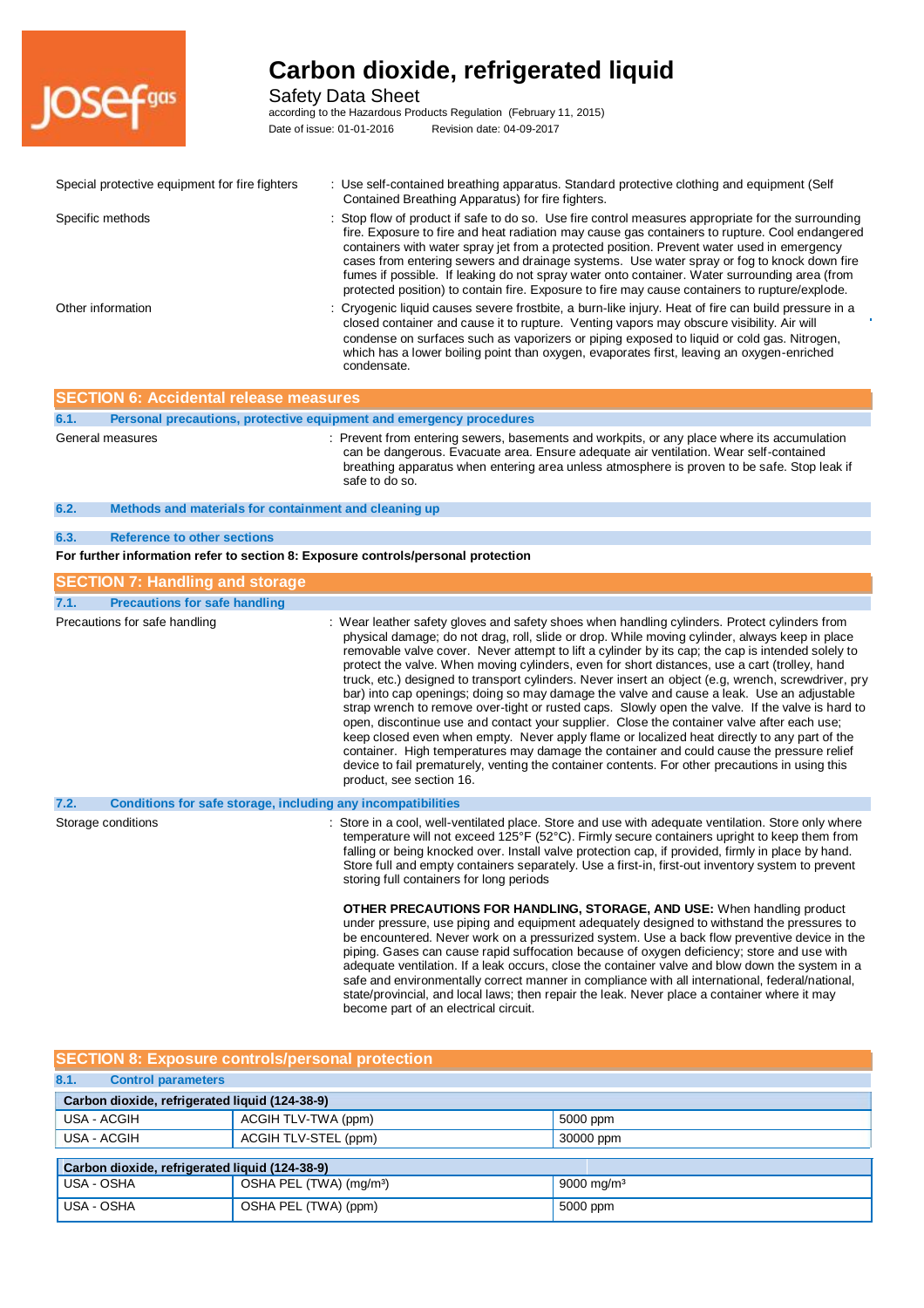

Safety Data Sheet according to the Hazardous Products Regulation (February 11, 2015) Date of issue: 01-01-2016 Revision date: 04-09-2017

#### **8.2. Appropriate engineering controls**

Appropriate engineering controls : Oxygen detectors should be used when asphyxiating gases may be released. Ensure exposure is below occupational exposure limits (where available).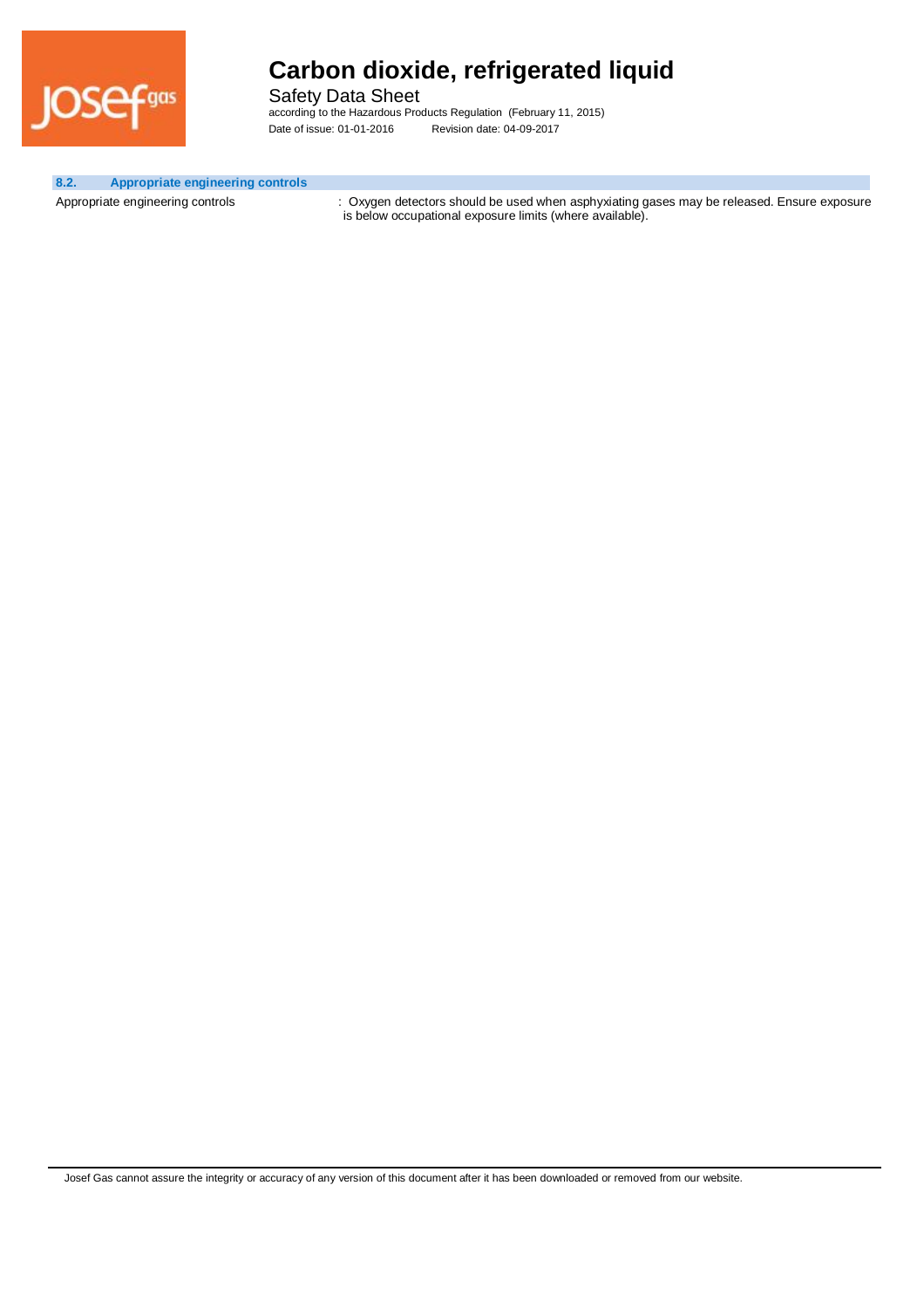

Safety Data Sheet

according to the Hazardous Products Regulation (February 11, 2015) Date of issue: 01-01-2016 Revision date: 04-09-2017

| 8.3.<br>Individual protection measures/Personal protective equipment |                                                                                                                                                                                                                                                                                                                                                                                                                                                                                                                                                                         |
|----------------------------------------------------------------------|-------------------------------------------------------------------------------------------------------------------------------------------------------------------------------------------------------------------------------------------------------------------------------------------------------------------------------------------------------------------------------------------------------------------------------------------------------------------------------------------------------------------------------------------------------------------------|
| Personal protective equipment                                        | : Safety glasses. Face shield. Gloves.                                                                                                                                                                                                                                                                                                                                                                                                                                                                                                                                  |
| Hand protection                                                      | : Wear work gloves when handling gas containers.                                                                                                                                                                                                                                                                                                                                                                                                                                                                                                                        |
| Eye protection                                                       | : Wear safety glasses with side shields. Wear goggles and a face shield when transfilling or<br>breaking transfer connections. Select in accordance with the current CSA standard Z94.3,<br>"Industrial Eye and Face Protection", and any provincial regulations, local bylaws or guidelines.                                                                                                                                                                                                                                                                           |
| Respiratory protection                                               | <b>Respiratory protection:</b> Use respirable fume respirator or air supplied respirator when working<br>in confined space or where local exhaust or ventilation does not keep exposure below TLV.<br>Select in accordance with provincial regulations, local bylaws or guidelines. Selection should be<br>based on the current CSA standard Z94.4, "Selection, Care, and Use of Respirators."<br>Respirators should also be approved by NIOSH and MSHA. For emergencies or instances with<br>unknown exposure levels, use a self-contained breathing apparatus (SCBA). |
| Thermal hazard protection                                            | : Wear cold insulating gloves when transfilling or breaking transfer connections.                                                                                                                                                                                                                                                                                                                                                                                                                                                                                       |
| Environmental exposure controls                                      | : None necessary.                                                                                                                                                                                                                                                                                                                                                                                                                                                                                                                                                       |
| Other information                                                    | : Other protection : Safety shoes for general handling at customer sites. Metatarsal shoes and<br>cuffless trousers for cylinder handling at packaging and filling plants. Select in accordance with<br>the current CSA standard Z195, "Protective Foot Wear", and any provincial regulations, local<br>bylaws or guidelines. For working with flammable and oxidizing materials, consider the use of<br>flame resistant anti-static safety clothing.                                                                                                                   |
| <b>SECTION 9: Physical and chemical properties</b>                   |                                                                                                                                                                                                                                                                                                                                                                                                                                                                                                                                                                         |
| Information on basic physical and chemical properties<br>9.1.        |                                                                                                                                                                                                                                                                                                                                                                                                                                                                                                                                                                         |

| 9.1.<br>Information on basic physical and chemical properties |                                      |
|---------------------------------------------------------------|--------------------------------------|
| Physical state                                                | : Gas                                |
| Appearance                                                    | Colorless gas.                       |
| Molecular                                                     | $: 44$ g/mol                         |
| mass Colour                                                   | Colourless.                          |
| Odour                                                         | No odour warning properties.         |
| Odour                                                         | No data available                    |
| threshold pH                                                  | 3.7 (carbonic acid)                  |
| pH solution                                                   | No data available                    |
| Relative evaporation rate (butylacetate=1)                    | No data available                    |
| Relative evaporation rate (ether=1)                           | Not applicable.                      |
| Melting point                                                 | : 78.5 °C                            |
| Freezing point                                                | : No data available                  |
| Boiling point                                                 | .78.4 °C                             |
| Flash point                                                   | : No data available                  |
| Critical temperature Auto-                                    | 31 °C                                |
| ignition temperature                                          | Not applicable.                      |
| Decomposition temperature                                     | No data available                    |
| Vapour pressure                                               | 5730 kPa                             |
| Vapour pressure at 50                                         | No data available                    |
| °C Critical pressure                                          | 7375 kPa                             |
| Relative vapour density at 20                                 | : No data available                  |
| °C Relative density                                           | 0.82                                 |
| Relative density of saturated gas/air                         | No data available                    |
| mixture Density                                               | 762 kg/m <sup>3</sup>                |
| Relative gas                                                  | : 1.52                               |
| density Solubility                                            | Water: 2000 mg/l Completely soluble. |
| Log Pow                                                       | : 0.83                               |
| Log Kow                                                       | : Not applicable.                    |
|                                                               |                                      |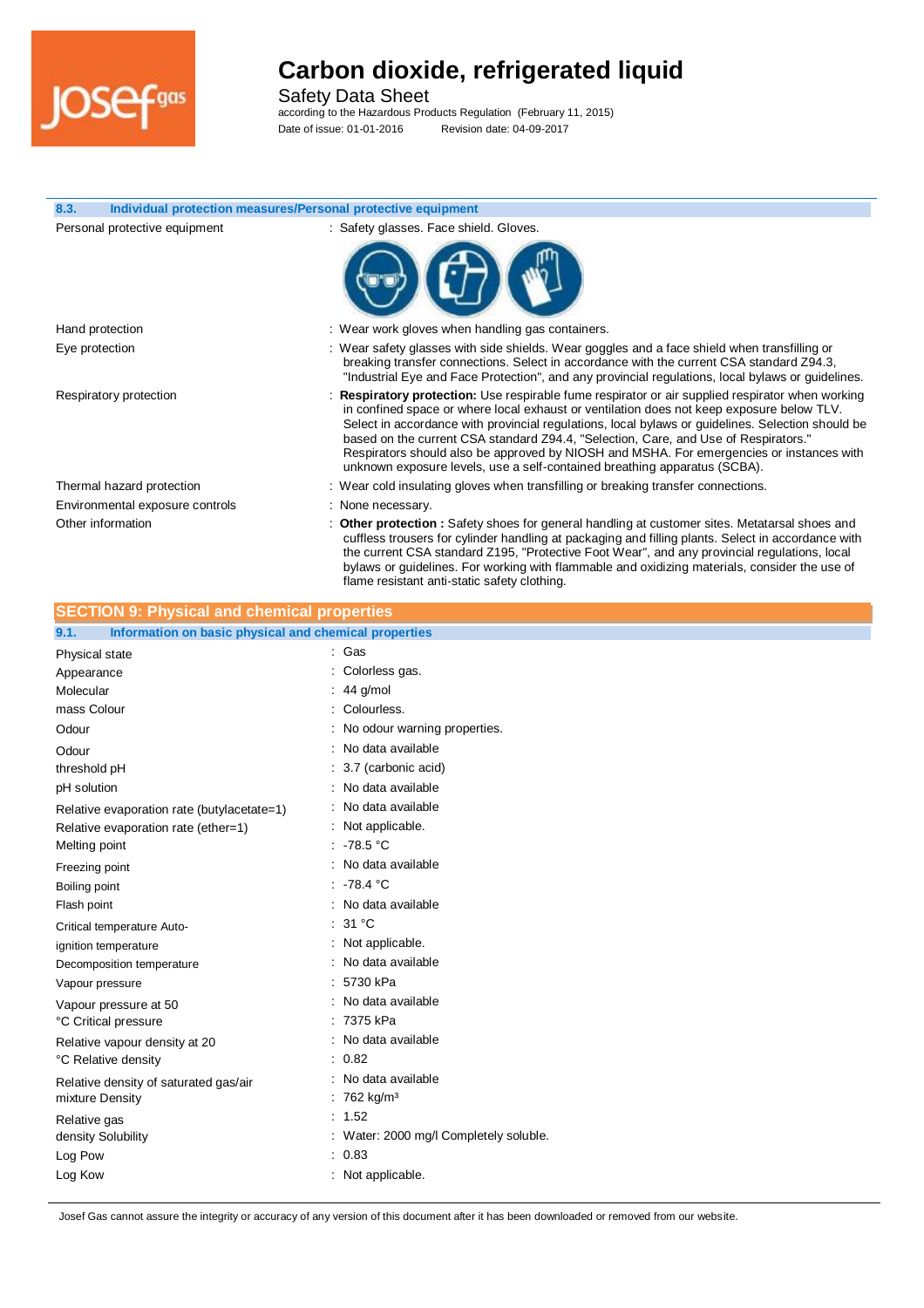

Safety Data Sheet

according to the Hazardous Products Regulation (February 11, 2015) Date of issue: 01-01-2016 Revision date: 04-09-2017

| Viscosity, kinematic                            | : Not applicable.                                                                                          |
|-------------------------------------------------|------------------------------------------------------------------------------------------------------------|
| Viscosity, dynamic                              | : Not applicable.                                                                                          |
| Viscosity, kinematic (calculated value) (40 °C) | : No data available                                                                                        |
| Explosive properties                            | : Not applicable.                                                                                          |
| Oxidizing properties                            | : None.                                                                                                    |
| Flammability (solid, gas)                       | Non flammable                                                                                              |
| 9.2.<br><b>Other information</b>                |                                                                                                            |
| Sublimation point                               | .78.5 °C                                                                                                   |
| Gas group                                       | : Refrigerated liquefied gas                                                                               |
| Additional information                          | : Gas/vapour heavier than air. May accumulate in confined spaces, particularly at or below<br>ground level |

| <b>SECTION 10: Stability and reactivity</b> |                                                                                                                                                                                                                                                                   |
|---------------------------------------------|-------------------------------------------------------------------------------------------------------------------------------------------------------------------------------------------------------------------------------------------------------------------|
| 10.1.<br><b>Reactivity</b>                  |                                                                                                                                                                                                                                                                   |
| Reactivity                                  | : No reactivity hazard other than the effects described in sub-sections below.                                                                                                                                                                                    |
| Chemical stability                          | : Stable under normal conditions.                                                                                                                                                                                                                                 |
| Possibility of hazardous reactions          | : None.                                                                                                                                                                                                                                                           |
| Conditions to avoid                         | : None under recommended storage and handling conditions (see section 7).                                                                                                                                                                                         |
| Incompatible materials                      | : Alkali metals, Alkaline earth metals, Acetylide forming metals, Chromium, Titanium > 1022°F<br>$(550^{\circ}$ C), Uranium (U) > 1382°F (750°C), Magnesium > 1427°F (775°C).                                                                                     |
| Hazardous decomposition products            | : Electrical discharges and high temperatures decompose carbon dioxide into carbon monoxide<br>and oxygen. The welding process may generate hazardous fumes and gases. If using carbon<br>dioxide for welding and cutting, see Josef Gas, Gaseous Carbon Dioxide. |

| <b>SECTION 11: Toxicological information</b>          |                                                                    |
|-------------------------------------------------------|--------------------------------------------------------------------|
| 11.1.<br>Information on toxicological effects         |                                                                    |
| Acute toxicity (oral)                                 | : Not classified                                                   |
| Acute toxicity (dermal)                               | : Not classified                                                   |
| Acute toxicity (inhalation)                           | : Not classified                                                   |
| Additional information                                | Low concentrations of CO2 cause increased respiration and headache |
| Skin corrosion/irritation                             | : Not classified<br>pH: 3.7 (carbonic acid)                        |
| Serious eye damage/irritation                         | : Not classified<br>pH: 3.7 (carbonic acid)                        |
| Respiratory or skin sensitization                     | : Not classified                                                   |
| Germ cell mutagenicity                                | : Not classified                                                   |
| Carcinogenicity                                       | : Not classified                                                   |
| Reproductive toxicity                                 | : Not classified                                                   |
| Specific target organ toxicity (single exposure)      | : Not classified                                                   |
| Specific target organ toxicity (repeated<br>exposure) | : Not classified                                                   |
| Aspiration hazard                                     | : Not classified                                                   |
| <b>SECTION 12: Ecological information</b>             |                                                                    |

|                   | <b>SECTION 12: Ecological information</b> |                                                |
|-------------------|-------------------------------------------|------------------------------------------------|
| 12.1.             | <b>Toxicity</b>                           |                                                |
| Ecology - general |                                           | : No ecological damage caused by this product. |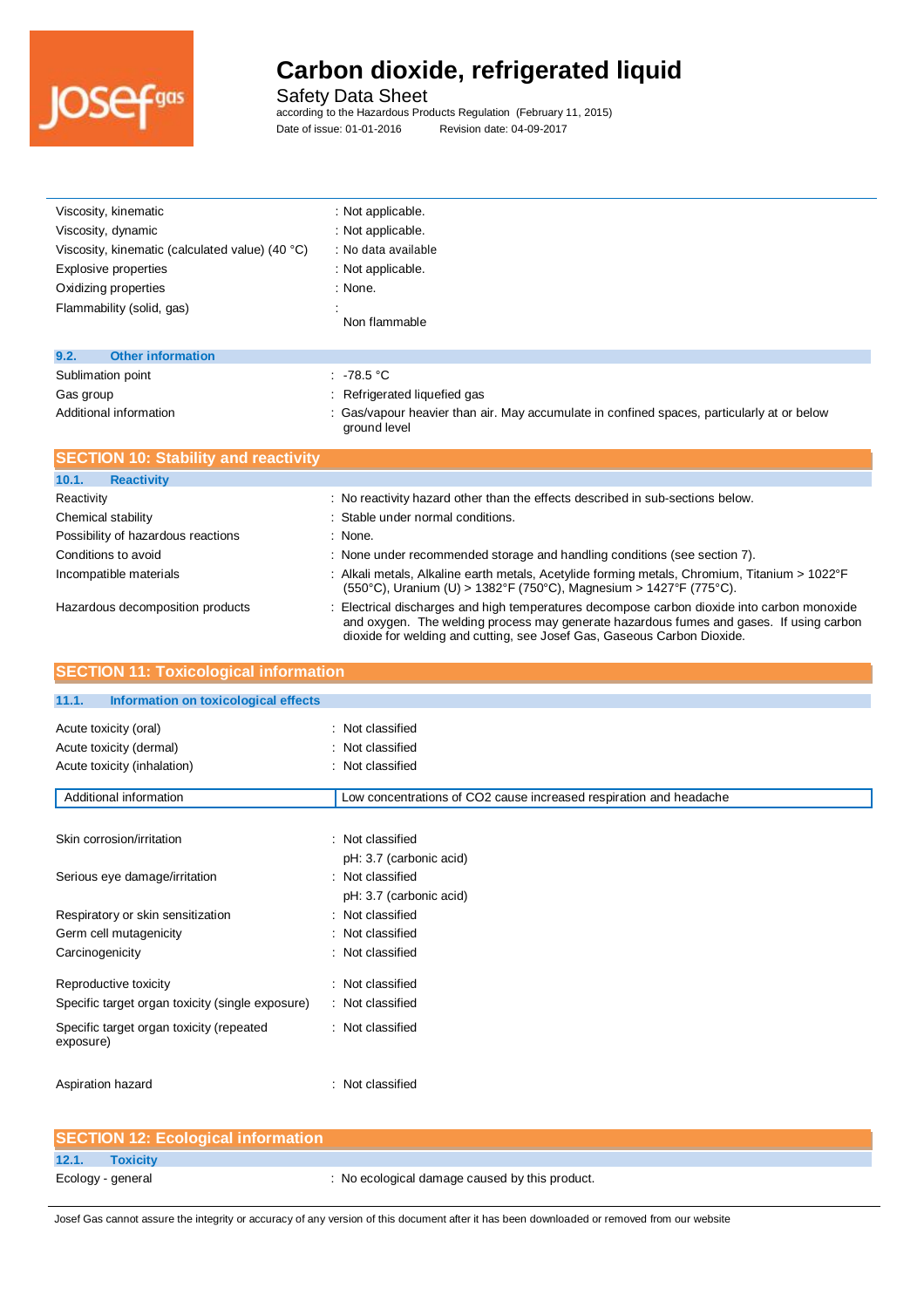

Safety Data Sheet

according to the Hazardous Products Regulation (February 11, 2015) Date of issue: 01-01-2016 Revision date: 04-09-2017

| <b>Persistence and degradability</b><br>12.2.                                   |                                                                                             |
|---------------------------------------------------------------------------------|---------------------------------------------------------------------------------------------|
|                                                                                 |                                                                                             |
| Carbon dioxide, refrigerated liquid (124-38-9)<br>Persistence and degradability |                                                                                             |
|                                                                                 | No ecological damage caused by this product.                                                |
| 12.3.<br><b>Bioaccumulative potential</b>                                       |                                                                                             |
| Carbon dioxide, refrigerated liquid (124-38-9)                                  |                                                                                             |
| BCF fish 1                                                                      | No bioaccumulation                                                                          |
| Log Pow                                                                         | 0.83                                                                                        |
| Log Kow                                                                         | Not applicable.                                                                             |
| Bioaccumulative potential                                                       | No ecological damage caused by this product.                                                |
| <b>Mobility in soil</b><br>12.4.                                                |                                                                                             |
| Carbon dioxide, refrigerated liquid (124-38-9)                                  |                                                                                             |
| Mobility in soil                                                                | No data available.                                                                          |
| Log Pow                                                                         | 0.83                                                                                        |
| Log Kow                                                                         | Not applicable.                                                                             |
| Ecology - soil                                                                  | No ecological damage caused by this product.                                                |
|                                                                                 |                                                                                             |
| 12.5.<br><b>Other adverse effects</b>                                           |                                                                                             |
| Other adverse effects                                                           | : Can cause frost damage to vegetation.                                                     |
| Effect on the ozone layer                                                       | : None                                                                                      |
| Global warming potential [CO2=1]                                                | $\therefore$ 1                                                                              |
| Effect on global warming                                                        | : When discharged in large quantities may contribute to the greenhouse effect               |
| <b>SECTION 13: Disposal considerations</b>                                      |                                                                                             |
| <b>Disposal methods</b><br>13.1.                                                |                                                                                             |
| Waste disposal recommendations                                                  | : Do not attempt to dispose of residual or unused quantities. Return container to supplier. |
|                                                                                 |                                                                                             |
|                                                                                 |                                                                                             |
| <b>SECTION 14: Transport information</b>                                        |                                                                                             |
| 14.1.<br><b>Basic shipping description</b>                                      |                                                                                             |
| In accordance with TDG                                                          |                                                                                             |
| <b>TDG</b>                                                                      |                                                                                             |
|                                                                                 |                                                                                             |
| UN-No. (TDG)                                                                    | UN2187                                                                                      |
| <b>TDG Primary Hazard Classes</b>                                               | 2.2 - Class 2.2 - Non-Flammable, Non-Toxic Gas.                                             |
| Proper shipping name                                                            | CARBON DIOXIDE, REFRIGERATED LIQUID                                                         |
|                                                                                 |                                                                                             |
| Explosive Limit and Limited Quantity Index                                      | : 0.125 L                                                                                   |
| Passenger Carrying Ship Index                                                   | Forbidden                                                                                   |
| Passenger Carrying Road Vehicle or                                              | : 50 L                                                                                      |
| Passenger Carrying Railway Vehicle Index<br>14.3.<br>Air and sea transport      |                                                                                             |
|                                                                                 |                                                                                             |
| <b>IMDG</b>                                                                     |                                                                                             |
| UN-No. (IMDG)                                                                   | : 2187                                                                                      |
| Proper Shipping Name (IMDG)                                                     | : CARBON DIOXIDE, REFRIGERATED LIQUID                                                       |
| Class (IMDG)                                                                    | $: 2 - \text{Gases}$                                                                        |
| MFAG-No                                                                         | : 120                                                                                       |
| <b>IATA</b>                                                                     |                                                                                             |
| UN-No. (IATA)                                                                   | : 2187                                                                                      |
| Proper Shipping Name (IATA)                                                     | : CARBON BIOXIDE, REFRIGERATED LIQUID                                                       |
| Class (IATA)                                                                    | $\therefore$ 2                                                                              |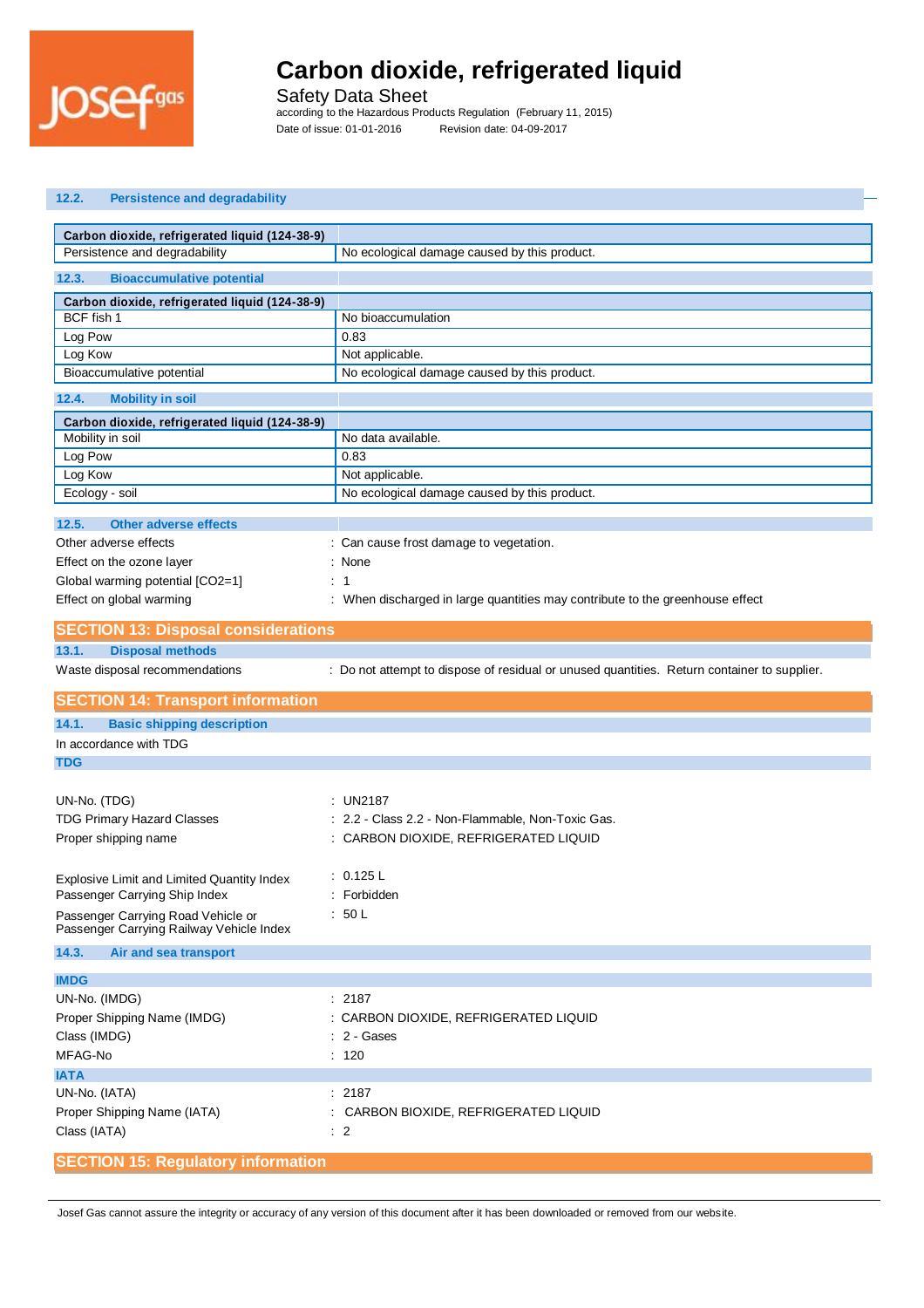

Safety Data Sheet according to the Hazardous Products Regulation (February 11, 2015) Date of issue: 01-01-2016 Revision date: 04-09-2017

| <b>15.1. National regulations</b>                     |  |
|-------------------------------------------------------|--|
| Carbon dioxide, refrigerated liquid (124-38-9)        |  |
| Listed on the Canadian DSL (Domestic Substances List) |  |

| <b>SECTION 16: Other information</b> |                                                                                                                                                                                                                                                                                                                                                                 |
|--------------------------------------|-----------------------------------------------------------------------------------------------------------------------------------------------------------------------------------------------------------------------------------------------------------------------------------------------------------------------------------------------------------------|
| Date of issue                        | 01/01/2016                                                                                                                                                                                                                                                                                                                                                      |
| Revision date                        | 04/08/2017                                                                                                                                                                                                                                                                                                                                                      |
| Indication of changes:               |                                                                                                                                                                                                                                                                                                                                                                 |
| Training advice                      | : The hazard of asphyxiation is often overlooked and must be stressed during operator training.                                                                                                                                                                                                                                                                 |
| Other information                    | : When you mix two or more chemicals, you can create additional, unexpected hazards. Obtain<br>and evaluate the safety information for each component before you produce the mixture.<br>Consult an industrial hygienist or other trained person when you evaluate the end product.<br>Before using any plastics, confirm their compatibility with this product |
| NFPA health hazard                   | : 3 - Short exposure could cause serious temporary or<br>residual injury even though prompt medical attention was<br>given.                                                                                                                                                                                                                                     |
| NFPA fire hazard                     | : 0 - Materials that will not burn.<br>Ω                                                                                                                                                                                                                                                                                                                        |
| NFPA reactivity                      | : 0 - Normally stable, even under fire exposure conditions,<br>and not reactive with water.<br>SA                                                                                                                                                                                                                                                               |
| NFPA specific hazard                 | : SA - This denotes gases which are simple asphyxiants.                                                                                                                                                                                                                                                                                                         |